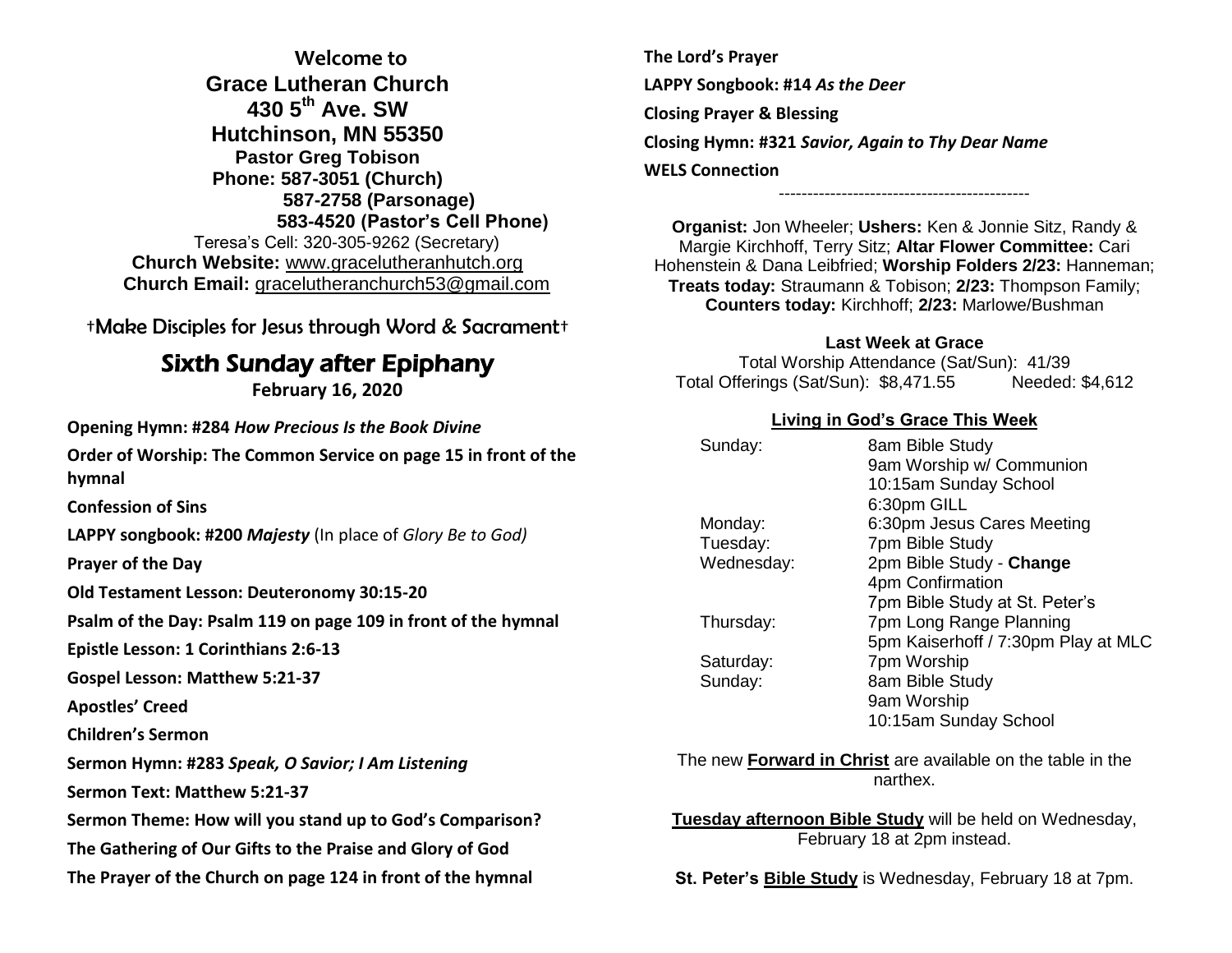**Pastor Lindhorst from Great Plains** will preach the weekend of February 22 & 23. We will have a door offering for the school after worship.

If anyone is interested in participating in **Reality Easter**, please speak to Pastor Tobison. There are non-speaking parts.

Friday, February 21: **Play at Martin Luther College** at 7pm There is a sign-up sheet on the table in the narthex if you would like to attend. **Please sign up by TODAY. Schedule for Friday:** We will be leaving Grace parking lot at 4pm for supper at 5pm. The play begins at 7:30pm and tickets are sold only at the door. Adults are \$8 and students/seniors are \$6.

We will have a door offering for **LIMA** following worship the weekend of March 1.

**Ash Wednesday** is February 26. There will be a pancake supper served by the Women's Circle at 5:30pm. Worship with Communion will begin at 7pm.

### **Save the Date:**

March 12 & 13: Movie night at Grace at 7pm — *Unplanned* **Synopsis:** Abby Johnson becomes the youngest clinic director in the history of Planned Parenthood, then a life-changing experience turns her into an anti-abortion activist.

> April 17-25: TBD – Play at Bethany Lutheran College *Treasure Island*

> May 22: Tour of St. John's College & St. John's Bible More info to come

> August: St. Paul Saints game (possible date Aug. 30)

Immanuel Lutheran School: 320-587-4858 Brian Gephart, Principal: 269-932-5117 Ryan Bushman, President: 320-583-2801 Tim Utsch, Vice President: 320-232-3384